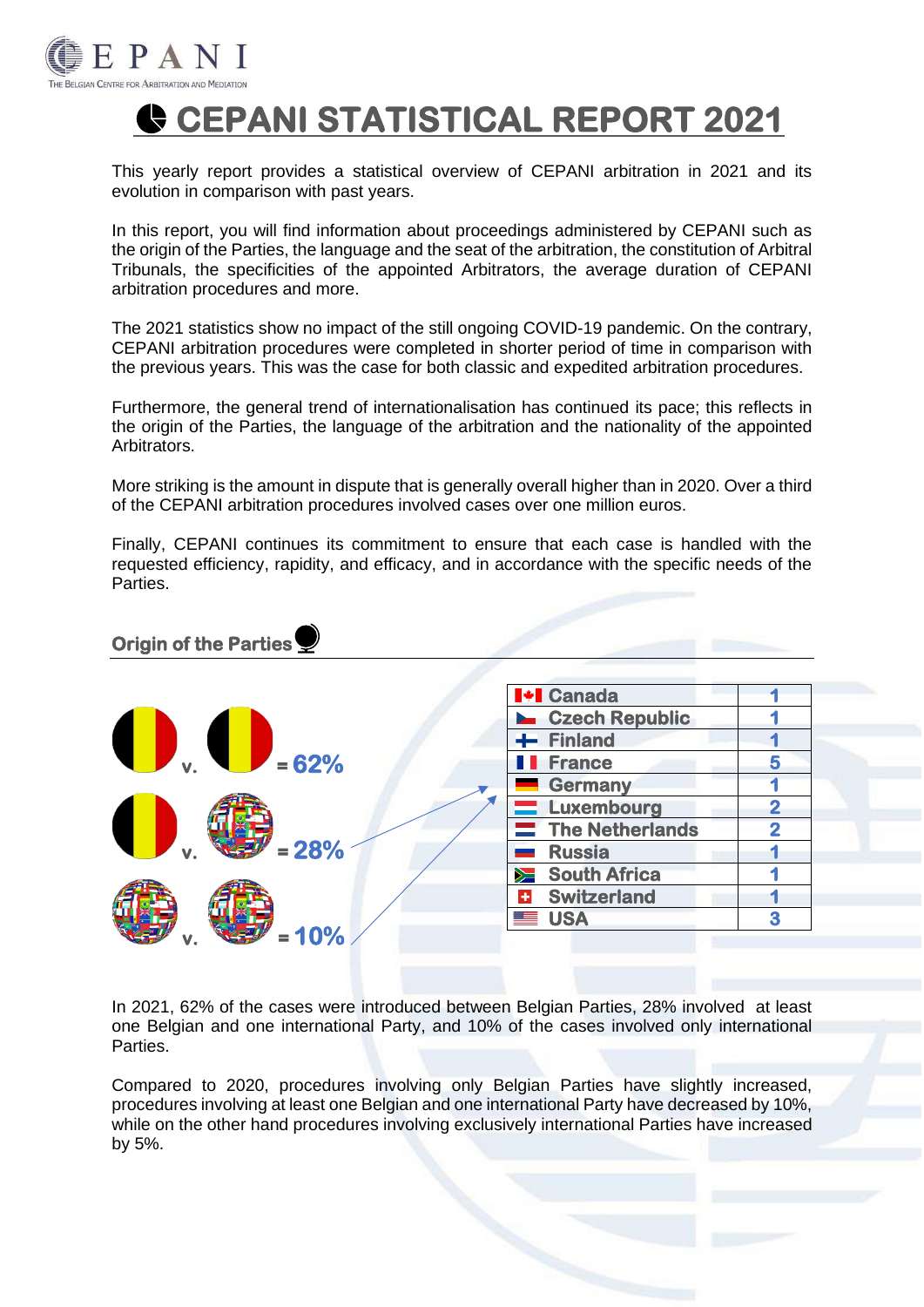

# **Language of the arbitral proceedings**

| <b>DUTCH</b> | <b>FRENCH</b> | <b>ENGLISH</b> |
|--------------|---------------|----------------|
| <b>24%</b>   | 45%           | 31%            |

In 2021, the language of the cases remained the same compared to 2020.

Indeed, 45% of the cases were introduced in French, 24% in Dutch and 31% in English

# **Place of the Arbitration**



Brussels as place of arbitration is a steady trend.

In 2021, 90% of the cases had chosen Brussels as seat of their arbitration and only 10% of the cases had their seat in another city, which were mainly located elsewhere in Belgium except for Luxembourg.

In comparison to 2020, 86% of the cases had Brussels as seat of arbitration, while 14% of the cases had their seat in another city.

**Nature of the dispute Civil Law Agreements = 5% Service Agreements = 45% Corporate Agreements = 21% Share Purchase Agreements = 29%**  In 2021, only 5% of the cases concerned general issues of civil law; 45% related to a service agreement; 29% related to a share purchase agreement; and 21% related to a corporate dispute.

In comparison to 2020, corporate disputes have decreased with 9%, while share purchaseagreement related disputes increased with 7% and service agreement related disputes increased with 21% (!).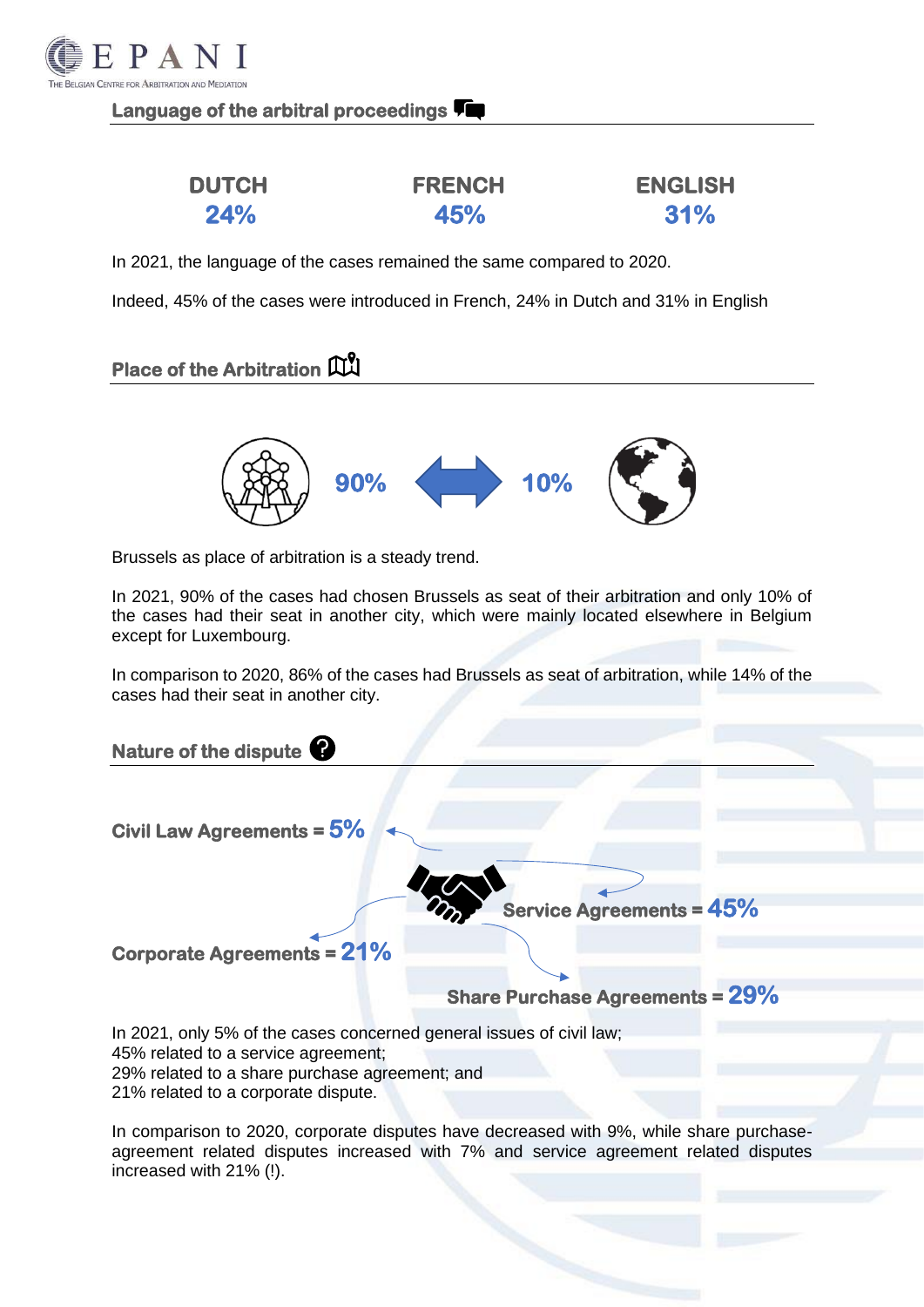

#### **Amount in dispute**

| $\leq$ € 100.000,00 $\rightarrow$            | 35% |
|----------------------------------------------|-----|
| € 100.000,00 - € 200.000,00 $\rightarrow$    | 5%  |
| € 200.000,00 - 500.000,00 $\rightarrow$      | 16% |
| € 500.000,00 - 1.000.000,00 $\rightarrow$    | 11% |
| € 1.000.000,00 - 10.000.000,00 $\rightarrow$ | 22% |
| > € 10.000.000,00 →                          | 11% |

From the above, it is clear that expedited proceedings ( $\leq \epsilon$  100.000,00) have been very successful (35% of the cases), while cases over one million euros have also increased (33% of the CEPANI cases compared to 25% in 2020).



The majority, i.e. 82%, of the Arbitral Tribunals were composed of a Sole Arbitrator. 18% of the Tribunals were composed of three Arbitrators.

In comparison to 2020, 65% of Sole Arbitrators were appointed.

This evolution marks an important change compared to the previous years where a majority of the Arbitral Tribunals were composed of three Arbitrators.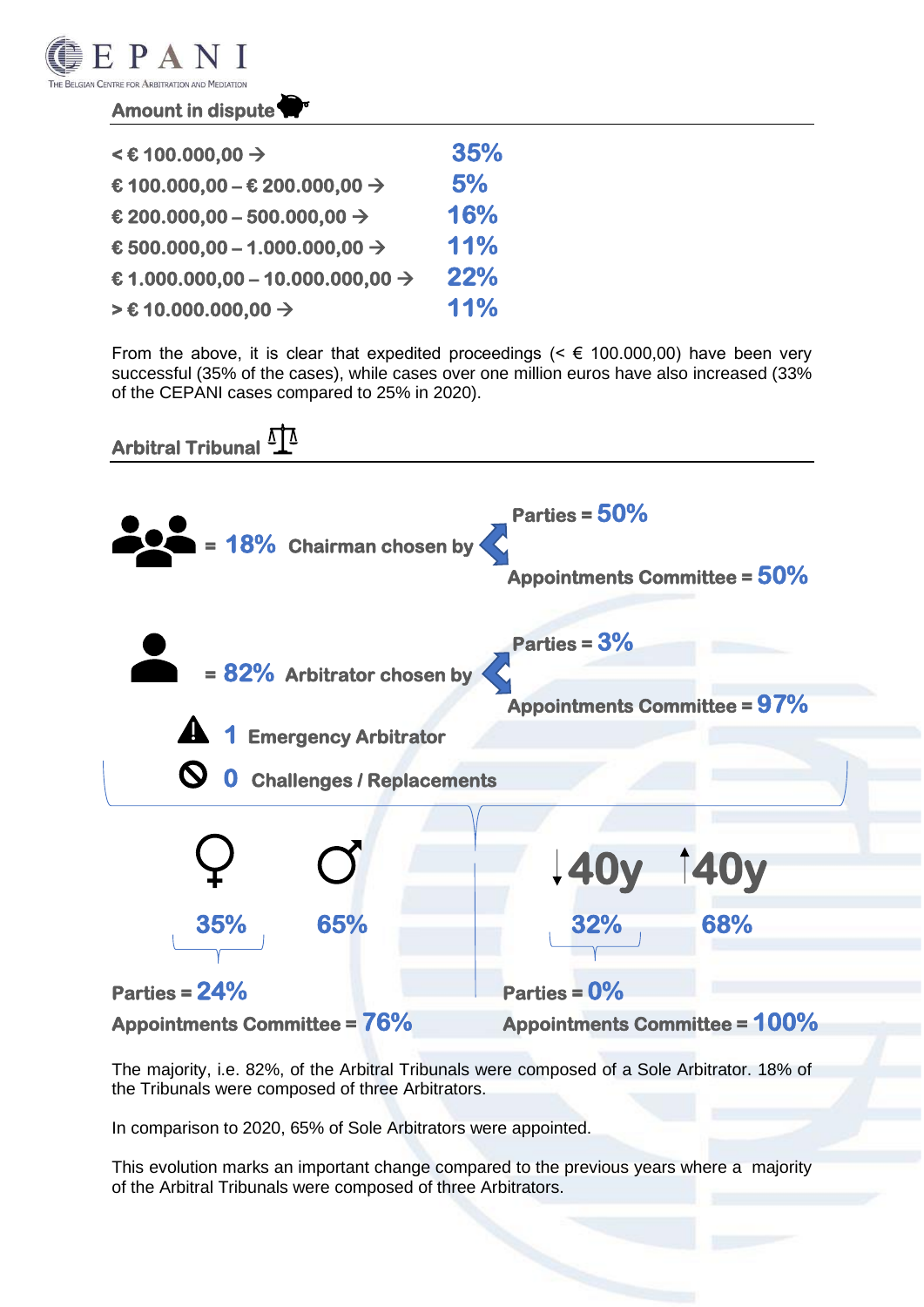

# WOMEN IN ARBITRATION

In 2021, 35% of the Arbitrators appointed by CEPANI were women, 76% of which were appointed by the CEPANI Appointments Committee and 24% directly by the Parties. This is a very positive change in favor of 'Diversity and Inclusion in Arbitration'.

In 2019 only 10% of women Arbitrators were appointed and in 2020 15% of the appointed Arbitrators were women.

# YOUNGSTERS IN ARBITRATION

In 2021, 32% of the Arbitrators appointed by CEPANI were below 40 years old.

All of them were appointed by the CEPANI Appointments Committee, none of them directly by the Parties.

**Average duration of the arbitral proceedings** 



In 2021, an arbitration procedure administrated under the CEPANI Arbitration Rules lasted **12,5 months,** calculated as follows:

 $\cdot \cdot$  Introduction to the constitution of the Arbitral Tribunal = 2.5 months.

The CEPANI Arbitration Rules provide for a one-month deadline for Parties to pay the advance on arbitration costs and the Appointments Committee shall only appoint the Arbitral Tribunal when the advance on arbitration costs has been paid in full.

The delay of 2,5 months in practice is due to delays regarding the payment of the advance on arbitration costs by the Parties.

❖ Constitution of the Arbitral Tribunal to the Terms of Reference = 1 month.

The reviewed Arbitration Rules which entered into force as from January 1, 2020 provide for a one-month deadline. Clearly, Arbitrators - in collaboration with the Parties and their Counsel – have made every effort to meet this short deadline.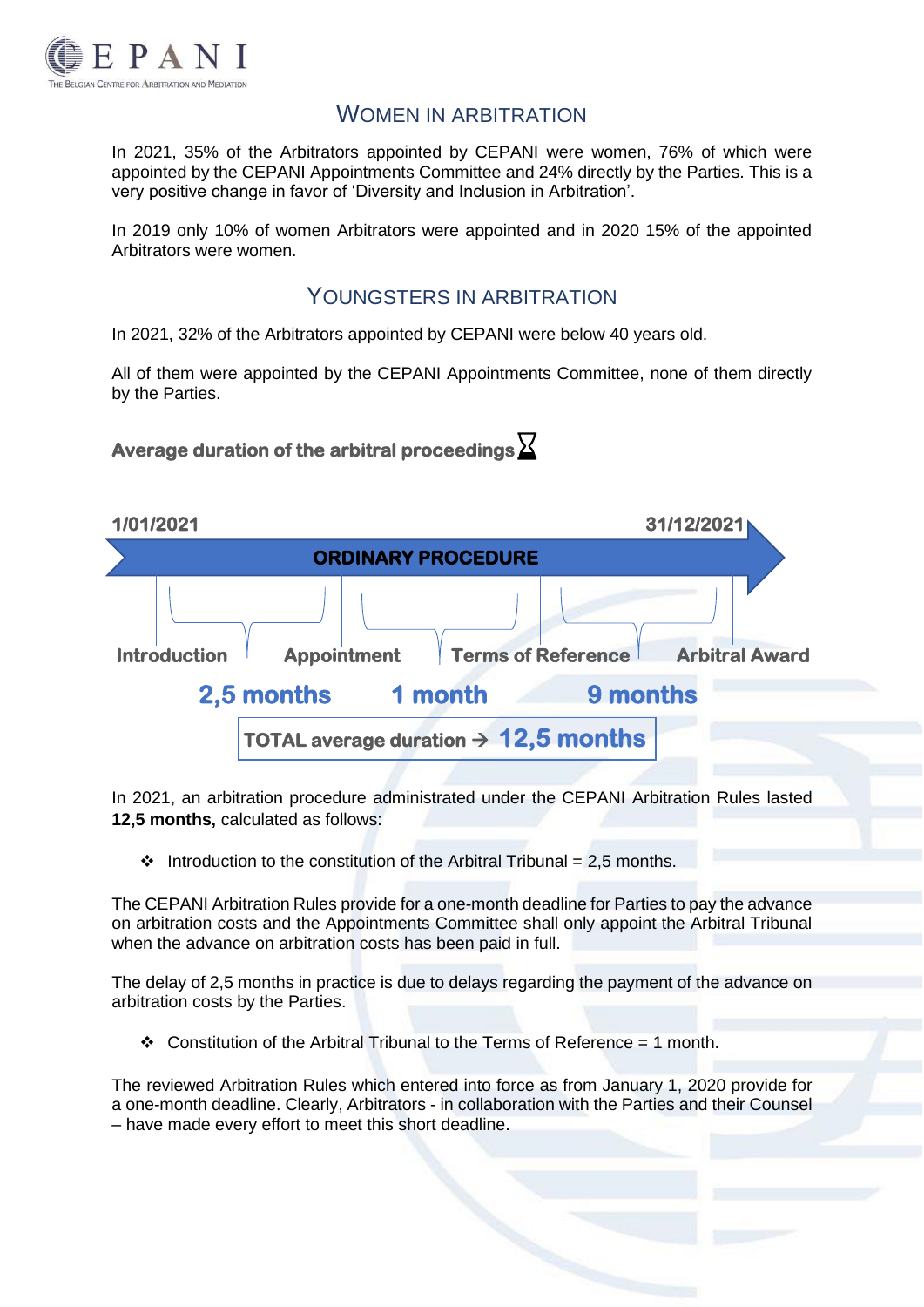

 $\div$  Terms of Reference to the Arbitral Award = 9 months.

When drawing up the Terms of Reference, or as soon as possible thereafter, the Arbitral Tribunal will organise a case management meeting between the Arbitral Tribunal and all Parties involved in the proceedings. This meeting may take place in person or via telephone or video conference. After having consulted the Parties, the Arbitral Tribunal will draw up in a separate document the Procedural Timetable.

It is recommended that the Parties not only send their Counsel to attend this meeting, but also be present themselves. This may positively influence the time limits agreed upon.

The CEPANI Arbitration Rules grant the Arbitral Tribunal a deadline of six months to render its Arbitral Award as from the signature of the Terms of Reference. The average time limit of 9 months is due to the fact that, with the Parties' consent, Arbitral Tribunals often establish Procedural Timetables exceeding – and thus extending – the six-month deadline provided for in the CEPANI Arbitration Rules.

In comparison with 2020, an arbitration proceeding lasted an average of 14 months.



Following Article 29 of the CEPANI Arbitration Rules, the expedited procedure shall apply if the amount in dispute does not exceed the amount of  $\epsilon$  100.000,00 or if the Parties so agree.

In the context of an expedited procedure there are no Terms of Reference.

Moreover, the deadline granted to the Tribunal to make the Arbitral Award is 4 months as of the date of the establishment of the Procedural Timetable.

In 2021, an expedited proceeding under the CEPANI Rules lasted 6,5 months.